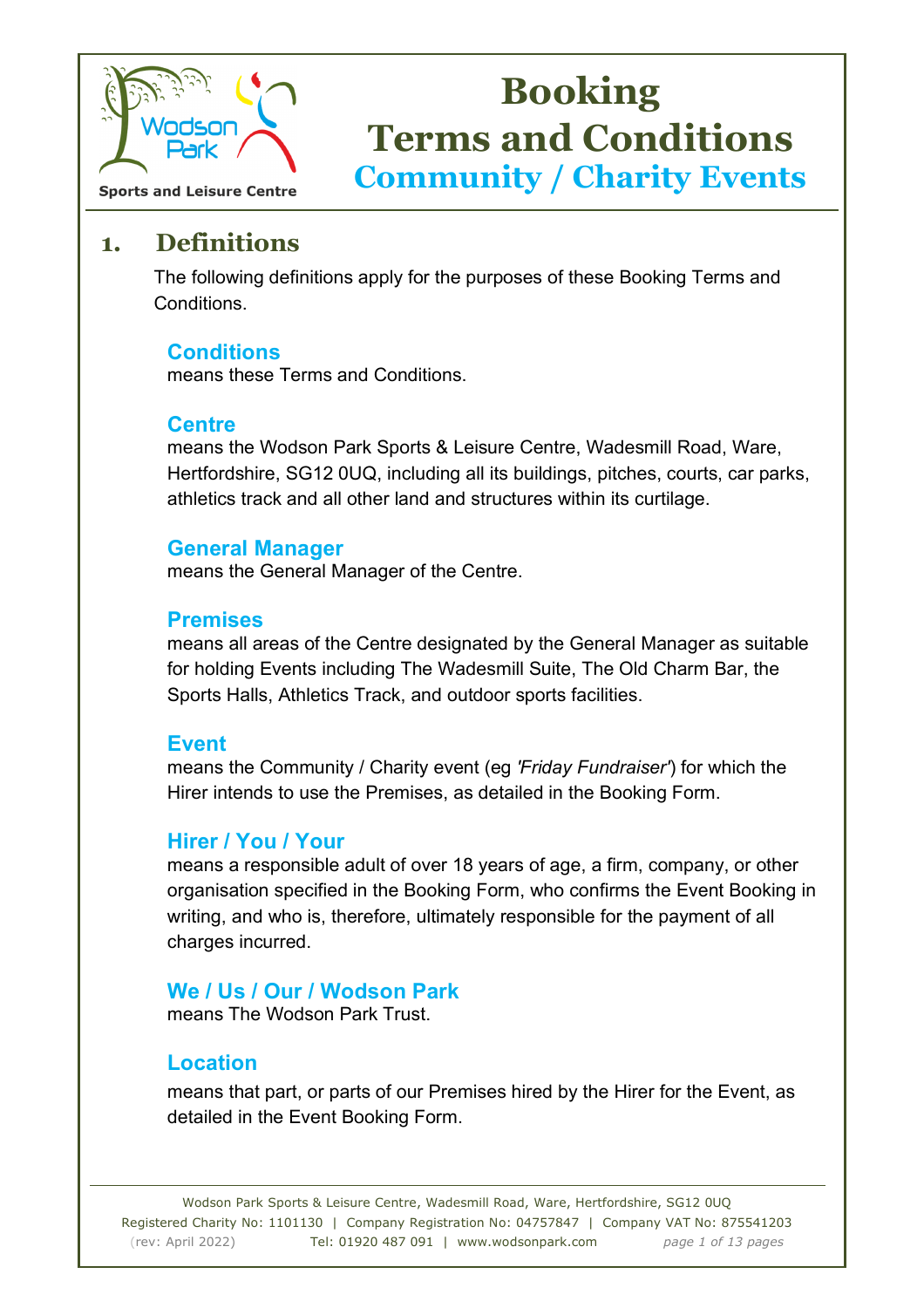

#### **Event Booking**

means a contractual hire period for the use of a Location for the purposes of hosting an Event, including a nominal time period before and after the Event to enable setting out and clearing away of personal effects.

#### **Event Booking Form**

means the form attached to and comprising part of this Agreement confirming the date and time booked for the Event, the Location, the Charge, the minimum and maximum number of persons attending the Event, the food and beverage, and any other requirements.

#### **Charge**

means the total charge for the hire of the Location, including the charges for any food and beverage, and any other requirements.

## **2. Our Rights**

- 2.1 We reserve the right to modify or change these Conditions, any rules or documents referred to in these Conditions, and any of our Policies at any time. We will notify you in writing of any such modification and changes, which will become effective from our prescribed implementation date.
- 2.2 All prices are correct at the time of our quoting, and are subject to change without notice. We may, acting reasonably, vary any prices stated within our Price Lists or these Conditions by written notice to you, in order to account for any changes in our underlying costs (e.g. power supply costs, and third-party supplier charges).
- 2.3 This version of our Terms and Conditions is effective from 3<sup>rd</sup> April 2022.

## **3. Our General Booking Conditions**

3.1 These Conditions form the basis of an Event Booking Agreement between the Hirer and Wodson Park. We will not enter into, accept, or sign any third party's terms and conditions.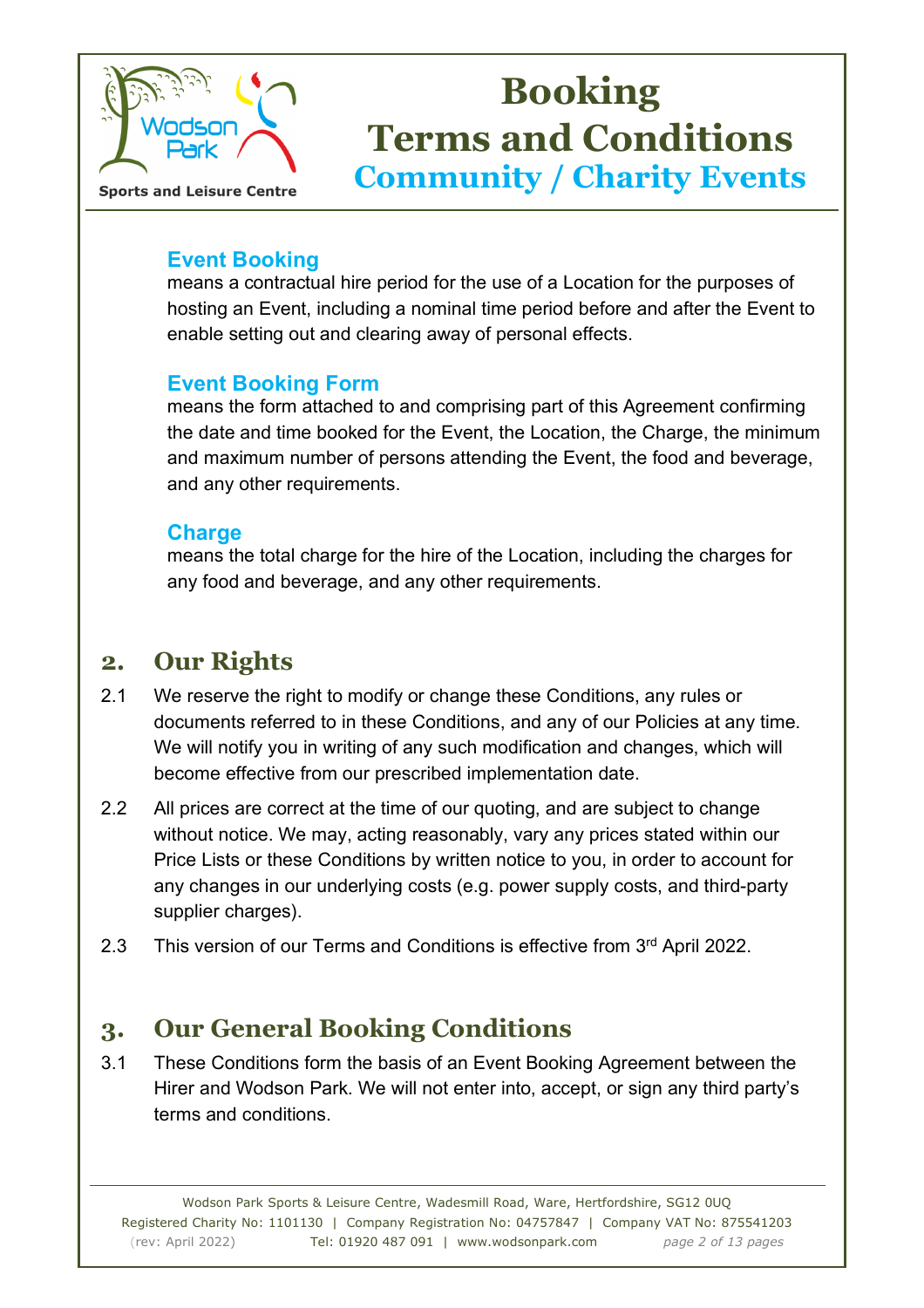

- 3.2 These Conditions will not be varied except in writing and agreed by both you and us.
- 3.3 We reserve the right to decline this and any Event Booking or part thereof at any time without liability.
- 3.4 All Event Bookings are provisional until confirmed by our receipt of a nonrefundable deposit, a 'Damage Deposit' (where applicable), AND a signed Event Booking Form (from you) agreeing to these Conditions on or before the due date, as agreed. A Provisional Booking will only be held for seven (7) days, and if unconfirmed, it will be released without notice.
- 3.5 If, at any time, we do not exercise any right or rights conferred under these Conditions for any reason, this will not prevent us from successfully exercising this right or rights in the future.
- 3.6 You agree on signature and return of the Event Booking Form to our General Manager to be bound by these Conditions and any special Conditions attached. This is a legally binding Agreement and if you are in any doubt as to the Conditions herein contained you should seek independent legal advice. We reserve the right to refuse any Event Booking at our absolute discretion.
- 3.7 The validity, construction and performance of these Conditions and this Agreement will be governed by English law.

## **4. Booking an Event**

- 4.1 All Event Bookings must be confirmed in writing.
- 4.2 To secure your Event Booking, you shall, within seven (7) days of your initial reservation:
	- a) pay a **non-refundable deposit of £130.00**; and
	- b) pay a **'Damage Deposit' of £250.00** (where applicable).

 Where applicable, your Event 'Damage Deposit' will be fully refunded within twenty-eight (28) days after the date of your Event, subject to any costs we incur arising from any losses or damage caused by you, your guests, invitees, and any other person attending your Event.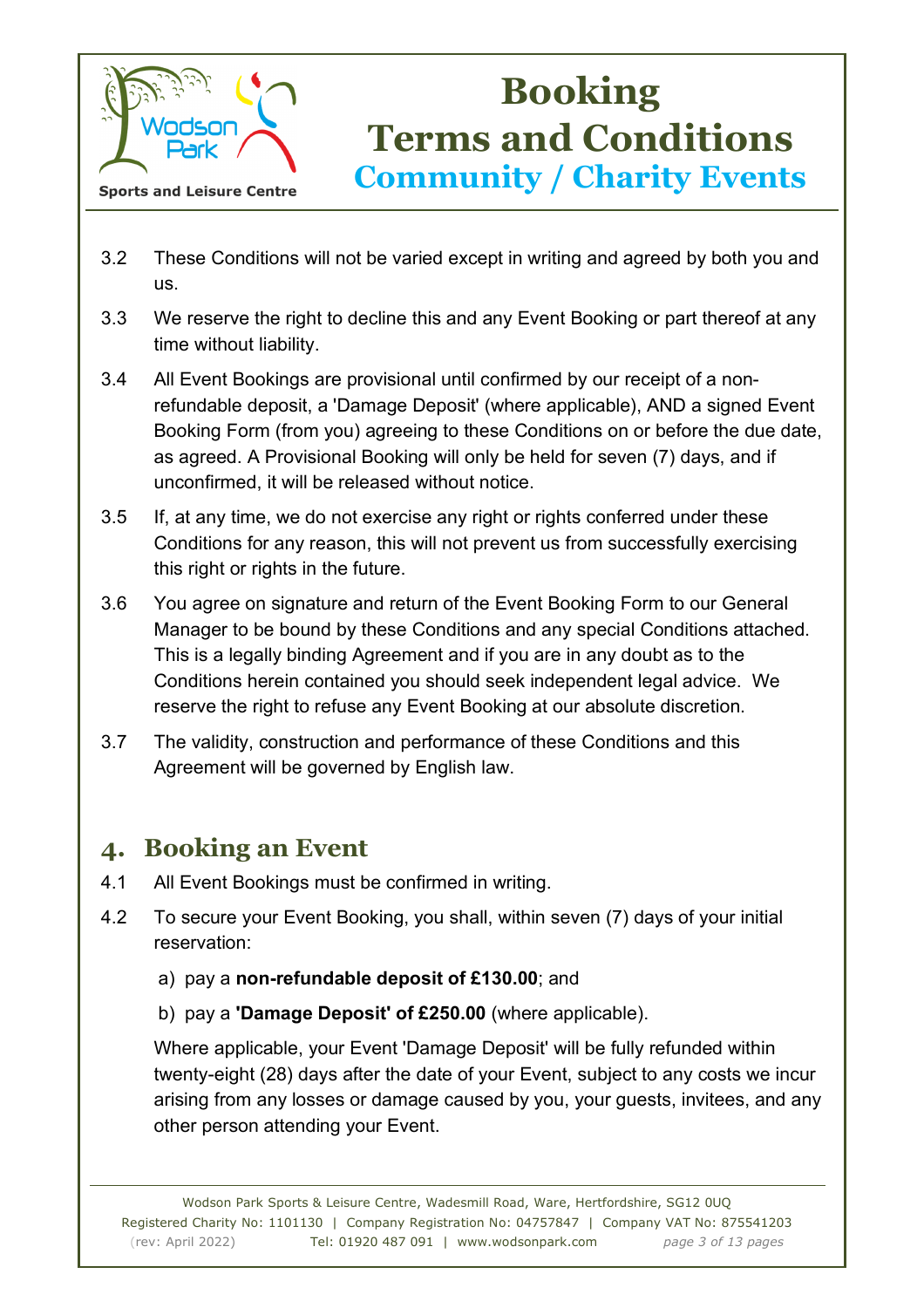

- 4.3 You shall pay the balance of your Event Booking Charge by **no later than twenty-eight (28) days prior to the date of your Event.**
- 4.4 Your failure to comply with our aforementioned Event Booking deposit and payment requirements (clauses 4.2 and 4.3 above) may result in your Event Booking being cancelled.
- 4.5 You shall be liable for any additional expense incurred by us if your Event Booking overruns your agreed hire period of our Premises.
- 4.6 You may not sub-let your Event Booking.

## **5. Number of Persons attending your Event**

- 5.1 Your Event Booking Form should confirm the anticipated number of people attending your Event.
- 5.2 You shall confirm the actual number of people attending your Event by advising our General Manager in writing (by post or e-mail) by no later than seven (7) days before the date of your Event.

## **6. Cancelling an Event**

- 6.1 Any notice of cancellation of your Event Booking must be made in writing (by post or e-mail) to our General Manager, and arrive prior to the date of your Event.
- 6.2 We reserve the right to impose an Event Cancellation Fee, for any Event Booking that has been confirmed in writing (by you – clause 4.1 et seq. above), and you subsequently cancel.

### **Cancellation of your Event by You**

6.3 If you have to cancel your Event Booking, we may charge an Event Cancellation Fee, which is payable on demand.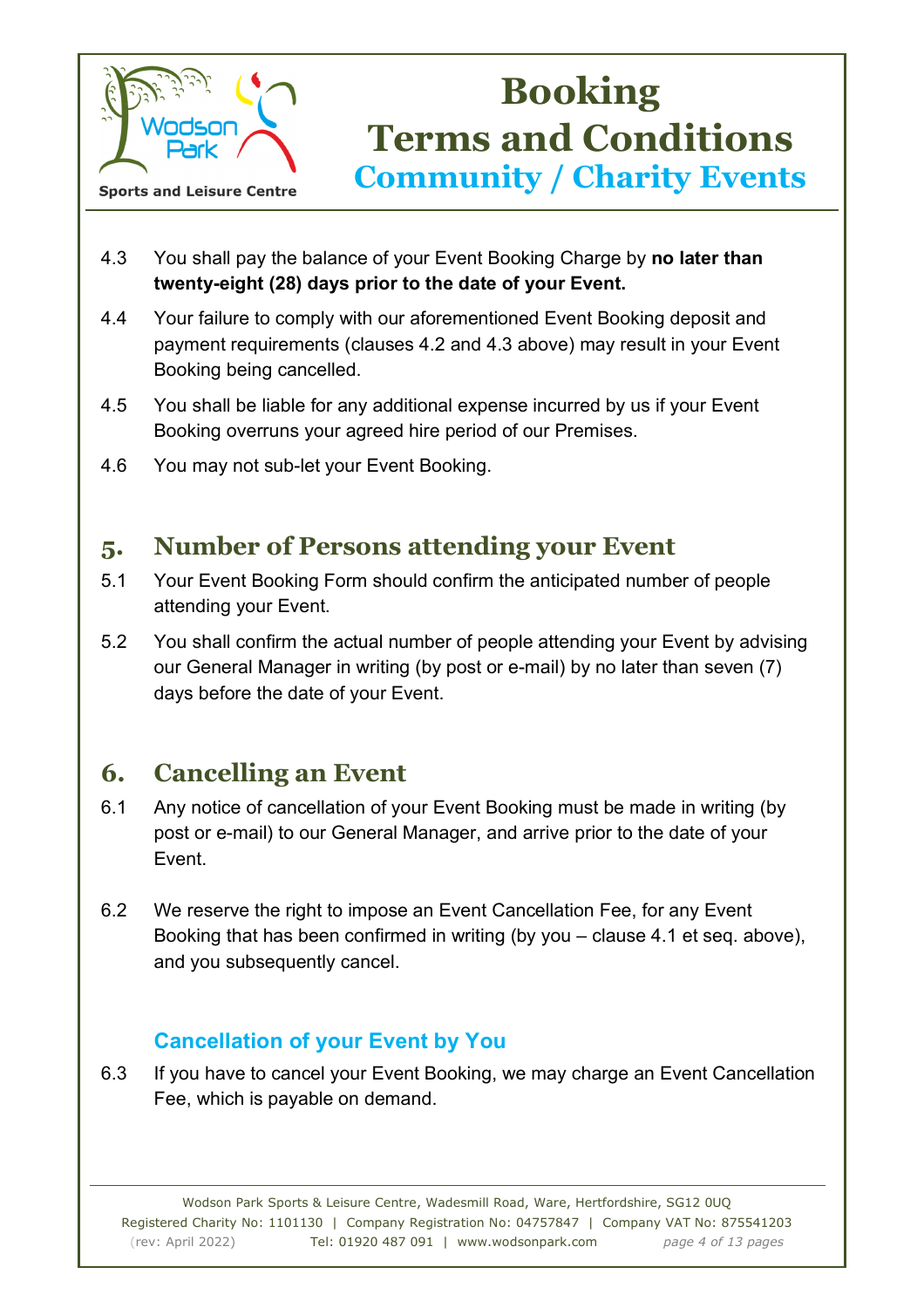

- 6.4 Our Event Cancellation Fee is calculated from our estimated Net Fee (i.e. your estimated Total Event Charge) as detailed in our Final Estimate (to you) as follows:
	- a) 0% of our estimated Net Fee, if your cancellation is more than twenty-six (26) weeks of the date of your Event;
	- b) 10% of our estimated Net Fee, if your cancellation is more than thirteen (13) weeks, but not more than twenty-six (26) weeks of the date of your Event;
	- c) 25% of our estimated Net Fee, if your cancellation is more than thirty (30) days, but not more than thirteen (13) weeks of the date of your Event;
	- d) 50% of our estimated Net Fee, if your cancellation is more than seven (7) days, but less than thirty (30) days of the date of your Event; and
	- e) 100% of our estimated Net Fee, if your cancellation is seven (7) days, or less than seven (7) days of the date of your Event;
- 6.5 Should we receive another Event Booking for the date (of your Event) after your cancellation of your Event Booking, all, or a portion of your advance deposit and cancellation fee may be refunded to you, at our absolute discretion.

### **Cancellation of your Event by Wodson Park**

6.6 We reserve the right to cancel your Event Booking in the event of you failing to perform any of the obligations contained within this Agreement.

## **7. COVID-19 and Pandemics**

- 7.1 Both you and we agree to comply with any official guidance from the UK Government in relation to any pandemic (including COVID-19), and to notify the other promptly of any impact such a pandemic may have on the performance of our respective obligations under these Conditions and your Event Booking agreement.
- 7.2 You agree to comply with, and ensure that you, your guests, invitees, and any other person attending your Event comply with any measures that we may communicate to you, to ensure the safety of our staff and customers, and you, your guests, invitees, and any other person attending your Event.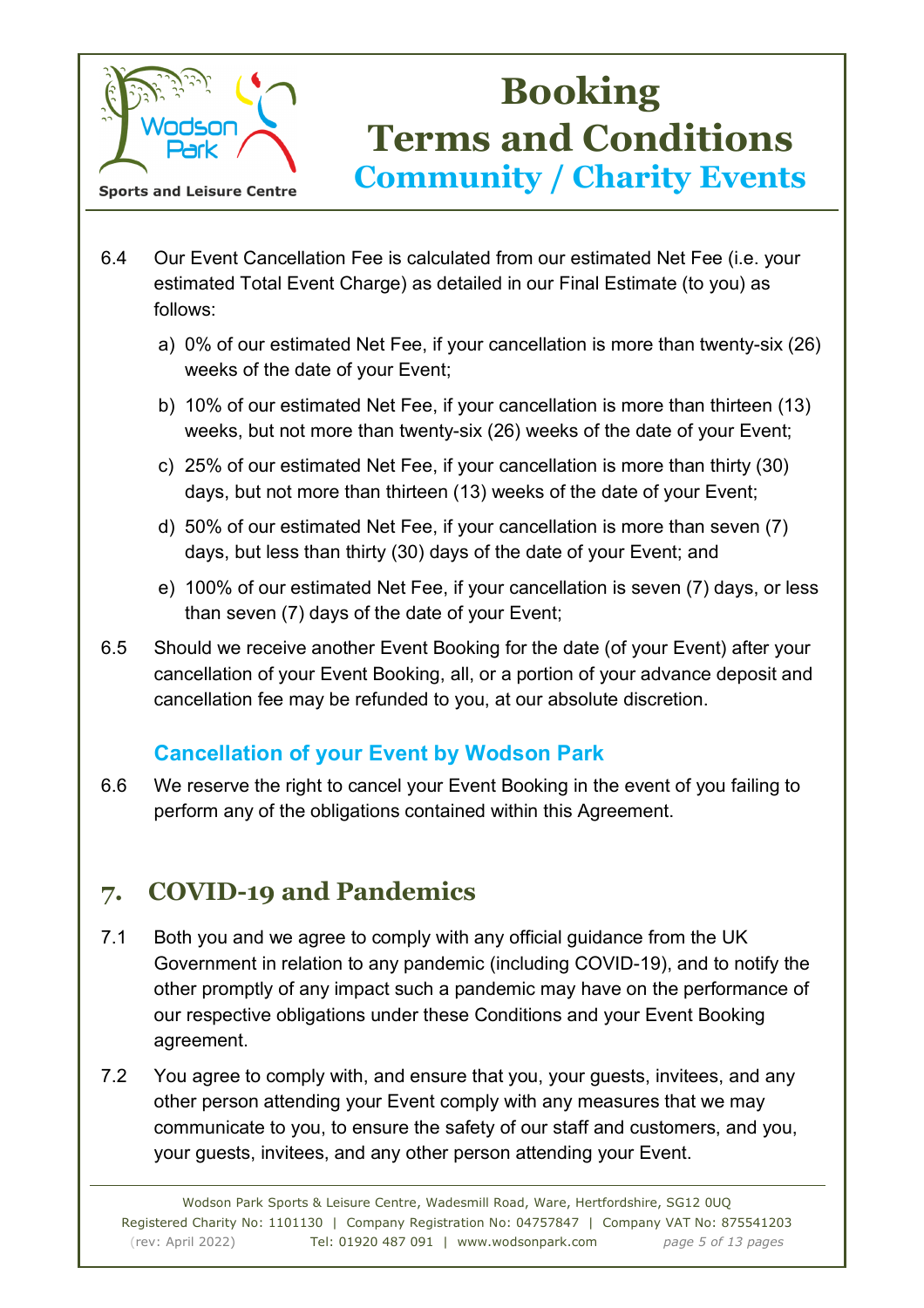

- 7.3 Without limiting the aforementioned general Health and Safety obligations, (clause 7.2 above) we may take and require you to comply with all reasonable measures, for example:
	- a) imposing a maximum number of persons who may attend your Event;
	- b) limiting the quantity and/or type of food or drink that may be available at your Event, or changing the means by which food and drink may be served (e.g. replacing a buffet service with table service);
	- c) imposing specific requirements regarding the use of personal protective equipment (for you, your guests, invitees, and all other persons attending your Event) for example:
		- $\blacksquare$  the wearing of masks;
		- the use of hand sanitiser:
		- specific person 'distancing' procedures;
	- d) limiting any planned entertainment for your Event; and
	- e) designating alternative entrance and exit routes within our Centre to your Event Location.
- 7.4 We reserve the right to revise your Event fee to reflect any measures taken (e.g. if your buffet service is replaced by table service) and will notify you as early as is reasonably practicable of any such revisions.
- 7.5 If we are obliged to close our Centre or our Premises due to Government pandemic-related restrictions, or if we decide to close our Centre or our Premises due to our own safety concerns, we will seek to agree an alternative date for your Event with you. If we are unable to agree an alternative date for your Event, your Event Booking will be cancelled, and your Deposits will be returned to you. We will have no liability to you in connection with any such changes in your Event date or the cancellation of your Event.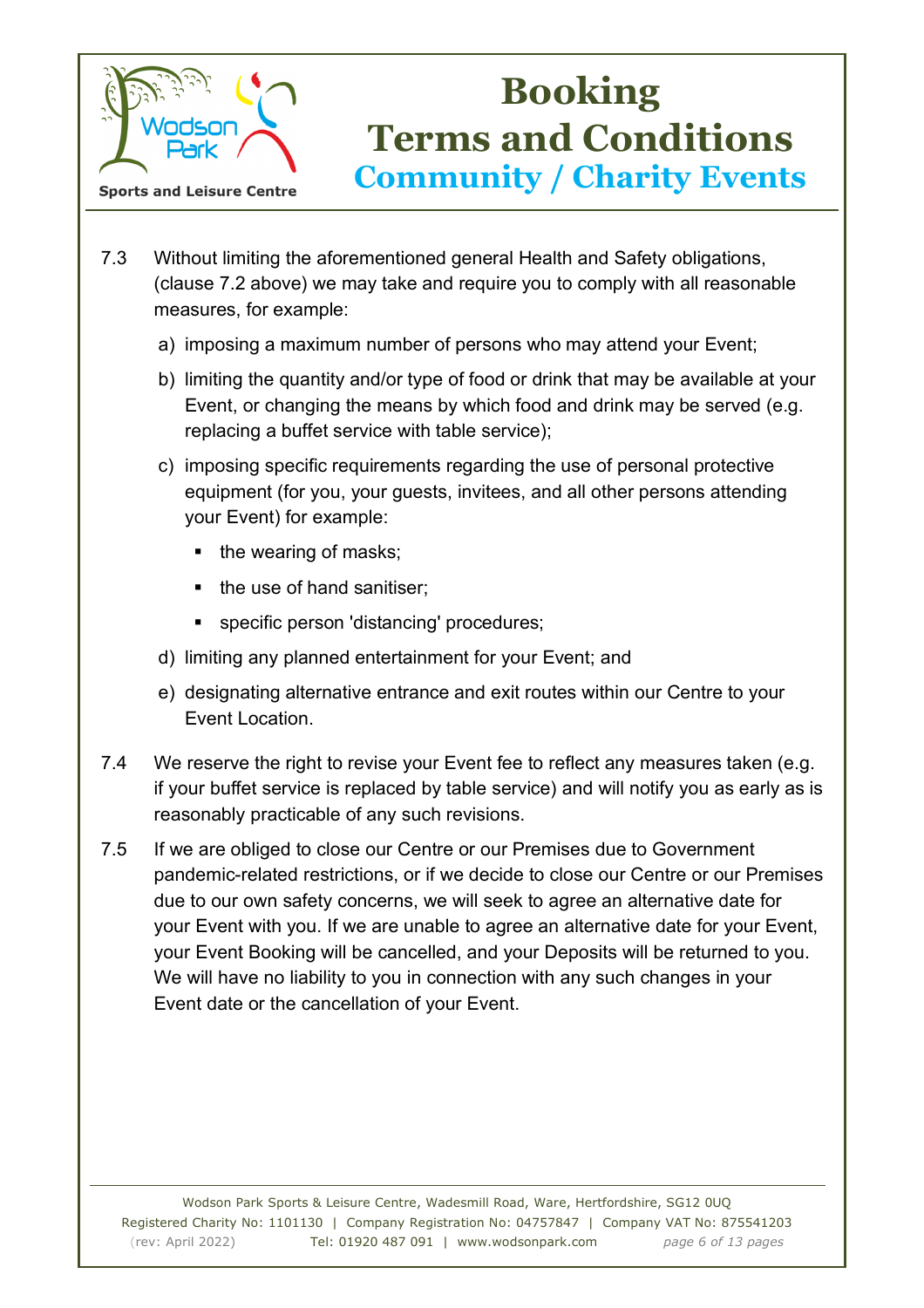

7.6 If you choose not to proceed with your Event for other reasons connected with a pandemic (e.g. regional lockdowns not affecting East Hertfordshire, or you not wishing to hold your Event whilst physical distancing measures are in force) you must provide us with notice of your cancellation of your Event, stating your reasons, at least fourteen (14) days prior to the date of your Event. We will seek to agree an alternative date for your Event with you, but if such an alternative date cannot be agreed, then you will be deemed to have cancelled your Event (under clause 6.3 above) and we will charge you a Cancellation Fee.

## **8. Force Majeure**

8.1 If for any reason beyond our control, but not limited to strike, labour dispute, accident, act of war, act of God, fire, flood, or other emergency condition, we are unable to perform our obligations under this Agreement, such non-performance is excused and we may terminate this Agreement without further liability of any nature, upon return of your deposit. In no event shall we be liable for consequential damages of any nature for any reason whatsoever.

## **9. Food and Beverage**

### **Event Food and Beverage supplied by Wodson Park**

- 9.1 If you have requested on your Event Booking Form that we provide the food and beverage for your Event, you shall agree to confirm to our General Manager in writing (by post or e-mail) the final number of guests attending your Event by no later than midday, three (3) days prior to the date of your Event.
- 9.2 If the final number of guests attending your Event is not confirmed by midday, three (3) days prior to the date of your Event Booking, we reserve the right to charge you for the original estimate of guests attending your Event as printed on our latest catering estimate sent to you, or the actual number of guests who attend your Event, whichever is the higher.
- 9.3 Please note: it is not always possible for us to cater for an unexpected increase in the number of guests attending your Event at short notice.

Wodson Park Sports & Leisure Centre, Wadesmill Road, Ware, Hertfordshire, SG12 0UQ Registered Charity No: 1101130 | Company Registration No: 04757847 | Company VAT No: 875541203 (rev: April 2022) Tel: 01920 487 091 | www.wodsonpark.com *page 7 of 13 pages*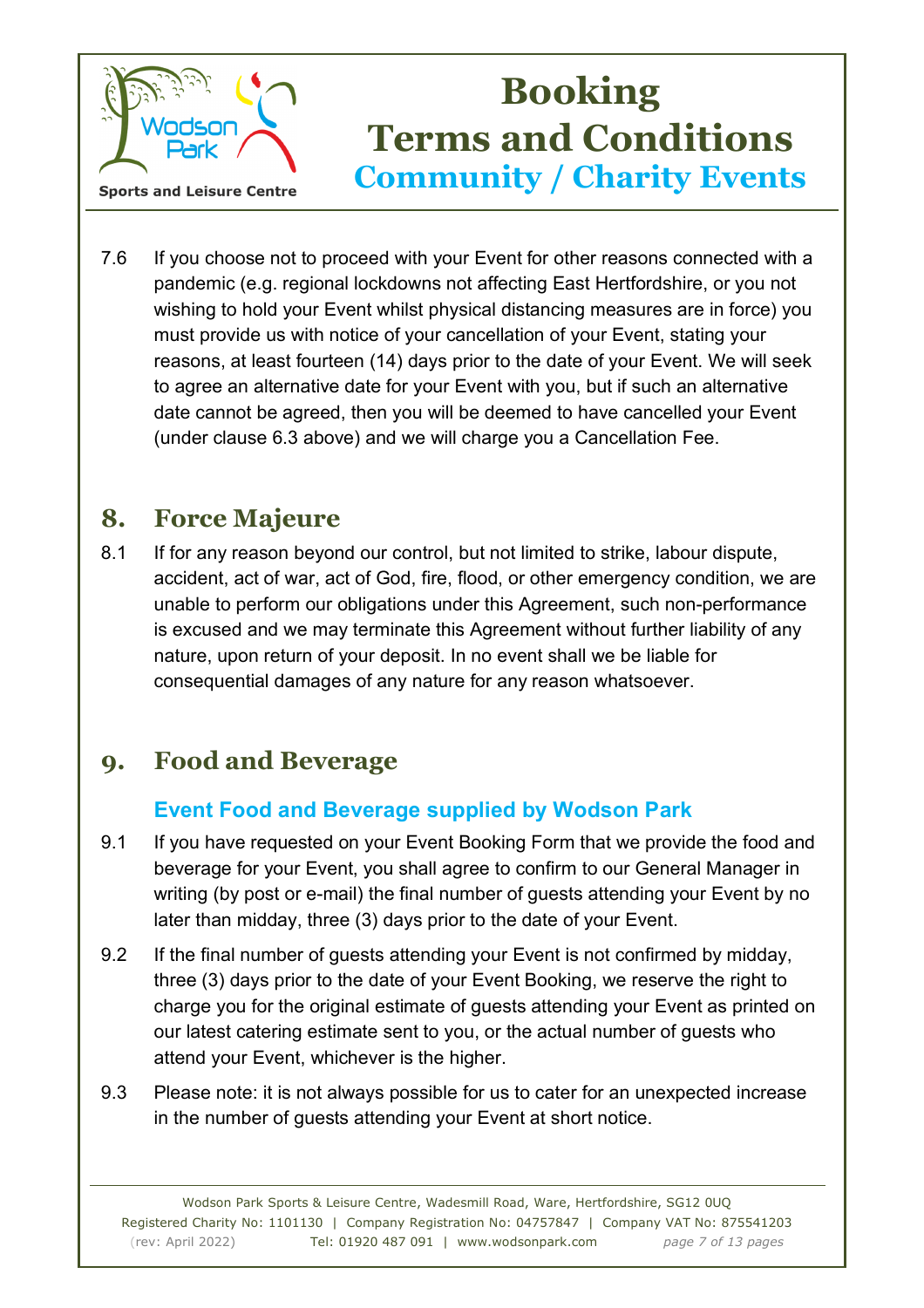

### **Event Food and Beverage supplied by You**

- 9.4 You shall ensure that our General Manager is advised in writing (by post or email) of any food or beverage that you, or your guests, invitees, or any other person attending your Event intends to bring into our Centre, by no later than three (3) days before the date of your Event Booking. We reserve the right to refuse permission to bring food or beverage into our Centre.
- 9.5 You will not be allowed any use of, or access to, our Centre's kitchen and refrigeration facilities at any time. If you provide your own food and beverage for your Event, you shall ensure that any food and beverage brought into our Centre is stored appropriately, and complies with the EU Food Information to Consumers (FIC Regulations) regarding the labelling of specific allergen content.
- 9.6 You shall not bring or use your own kettle or coffee making equipment within any part of our Centre.
- 9.7 We do not allow the use of professional external catering companies within our Centre.

### **Alcohol**

- 9.8 You shall ensure that no alcohol is brought into our Centre by you, or your guests, invitees, or any other person attending your Event.
- 9.9 You shall inform your guests, invitees, and any other person attending your Event that only alcohol supplied by Wodson Park may be consumed within our Centre.
- 9.10 You shall advise our General Manager in writing (by post or e-mail) by no later than three (3) days before the date of your Event Booking if you wish our bars to be opened to enable your Event guests, invitees, and anybody else attending your Event to purchase/consume alcohol within our Centre.

## **10. Equipment / Safety**

### **Contractor's Equipment**

10.1 We cannot accept responsibility for any equipment, provided by, for, or on your behalf, that is left unattended prior to, during, or after your Event Booking.

Wodson Park Sports & Leisure Centre, Wadesmill Road, Ware, Hertfordshire, SG12 0UQ Registered Charity No: 1101130 | Company Registration No: 04757847 | Company VAT No: 875541203 (rev: April 2022) Tel: 01920 487 091 | www.wodsonpark.com *page 8 of 13 pages*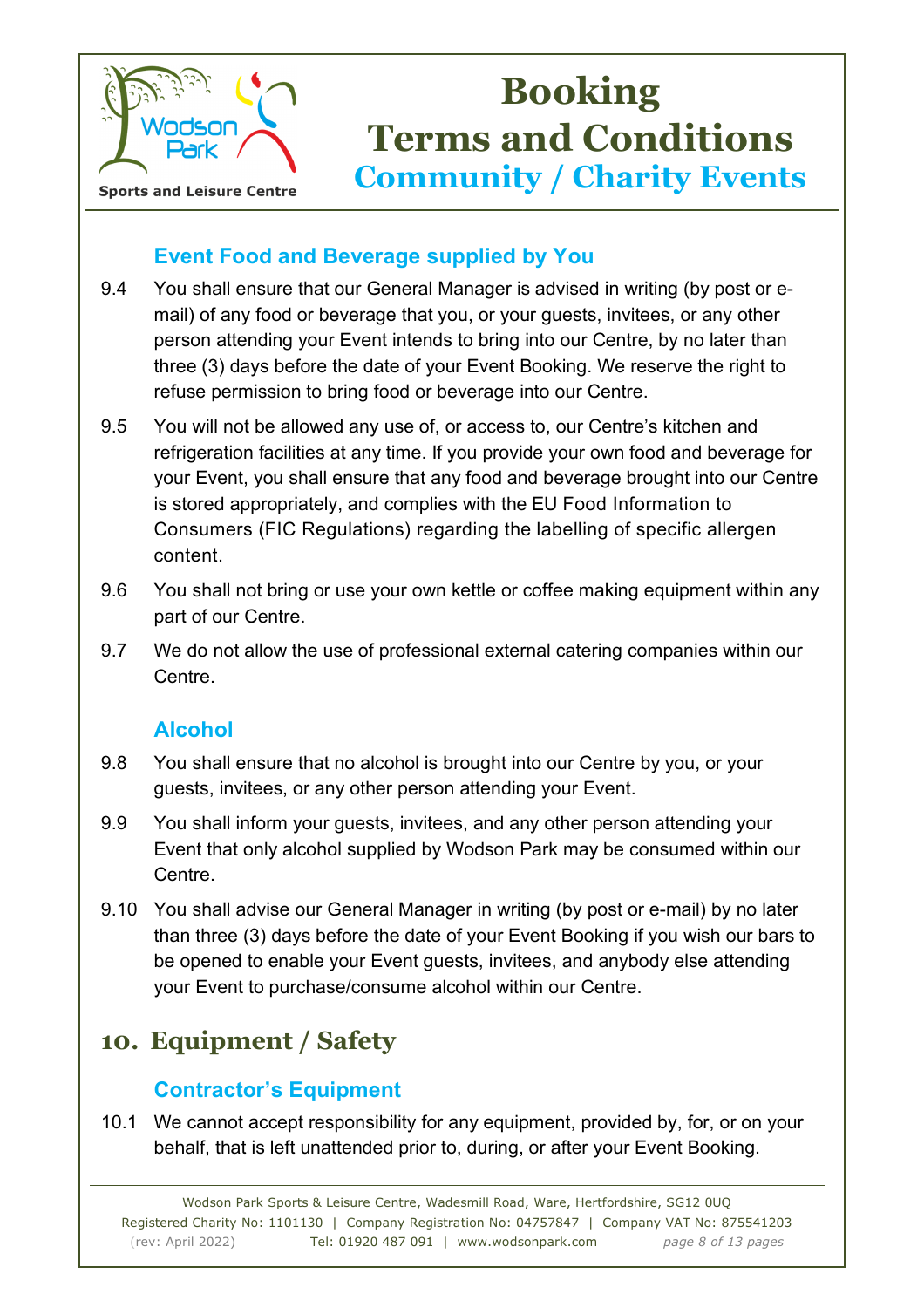

### **Fire Safety**

- 10.2 No smoking is allowed in any part of our Centre.
- 10.3 You shall ensure that there is no interference whatsoever with our fire extinguishers, or any other piece of our fire fighting equipment except in the case of an emergency, during your Event Booking.
- 10.4 You shall keep every corridor, passage, and exit of our premises clear of obstruction and ready for use in an emergency.
- 10.5 The use of fireworks, smoke machines or similar devices, drones, helium filled balloons, glitter guns, string guns, paper confetti guns, candles, naked flames, or anything similar is not permitted in any part of our Centre.

### **Portable Electrical Appliances**

- 10.6 Wodson Park requires all electrical equipment used within our Centre to comply with the Institution of Engineering and Technology's *'Code of Practice for In-Service Inspection and Testing of Electrical Equipment'*, 5<sup>th</sup> Edition, 2020, (IET Code of Practice) as amended, and all other appropriate regulations and safety standards.
- 10.7 You shall ensure that all portable electrical equipment (including extension leads) brought into our Centre by you, your guests, invitees, and any other person attending your Event has been tested during the previous twelve months by a qualified engineer in accordance with the current IET Code of Practice, and bears a dated sticker confirming the date of the relevant Portable Appliance Test (PAT) Certificate.
- 10.8 You shall advise our General Manager in writing (by post or e-mail) by no later than seven (7) days before the date of your Event Booking if you, your guests, invitees, and any other person attending your Event intends to bring any portable electrical equipment into our Centre, and provide evidence of all relevant portable electrical equipment PAT certificates, (and/or relevant receipts for any portable electrical equipment less than twelve (12) months old).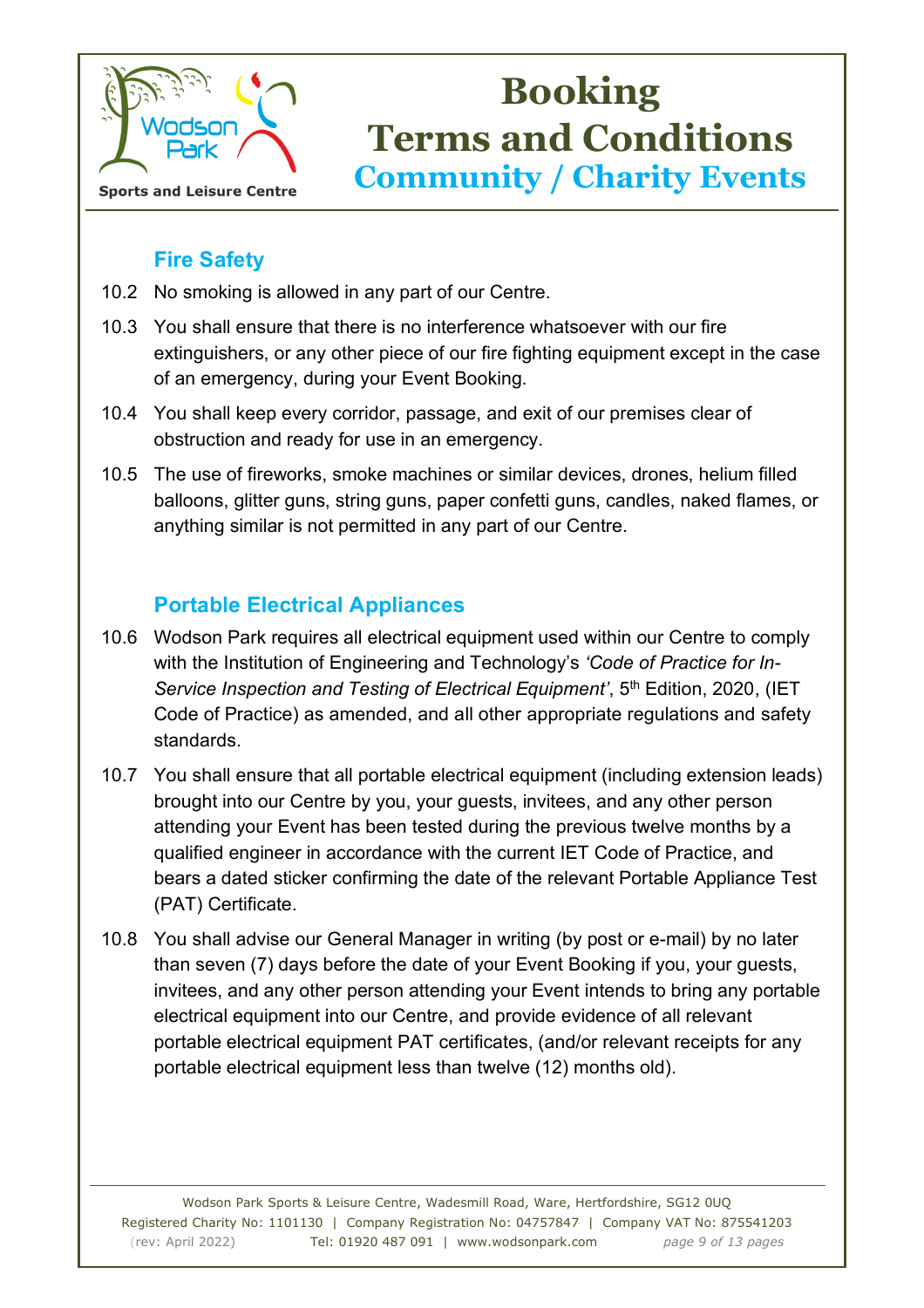

- 10.9 We reserve the right to inspect all portable electrical equipment brought into, and/or used within our Centre by you, your guests, invitees, and any other person attending your Event, and to require evidence of all relevant PAT certificates, and/or equipment receipts for portable electrical equipment items less than twelve (12) months old.
- 10.10 We reserve the right, at our sole discretion, to require that any portable electrical equipment (with or without a relevant PAT certificate) shall not be used within our Centre, and if we think fit and reasonable, we may require such equipment to be removed from our Centre.

## **11. Alteration / Damage**

### **Wodson Park's Property**

- 11.1 You shall take all reasonable precautions to ensure that no damage occurs to any property of our Centre, or of our members of staff and our contractors. In the event of any damage occurring, we reserve the right to render you liable for the replacement or repair of any or all property damaged.
- 11.2 In the event of any of our Centre's members of staff being injured by you, your guests, invitees, or any other person attending your Event, you shall be liable for any claims arising therein.
- 11.3 You shall ensure that nothing is fixed to the floors, walls, ceilings or any other interior or exterior part of our premises by means of nails, screws, drawing pins, Sellotape, tape, glue, 'Blue Tac', 'Velcro' strips, staples, or any other means unless agreed by our General Manager in writing (by post or e-mail) by no later than seven (7) days before the date of your Event Booking

### **Insurance of Your Personal Property**

11.4 You acknowledge that your personal property, including any objects, equipment, furniture, stock, or other property of any sort will remain under your control and care whilst you use our Centre, and that you are in the best position to insure such property, and accordingly it is reasonable for us to exclude liability for such property to the extent excluded hereby.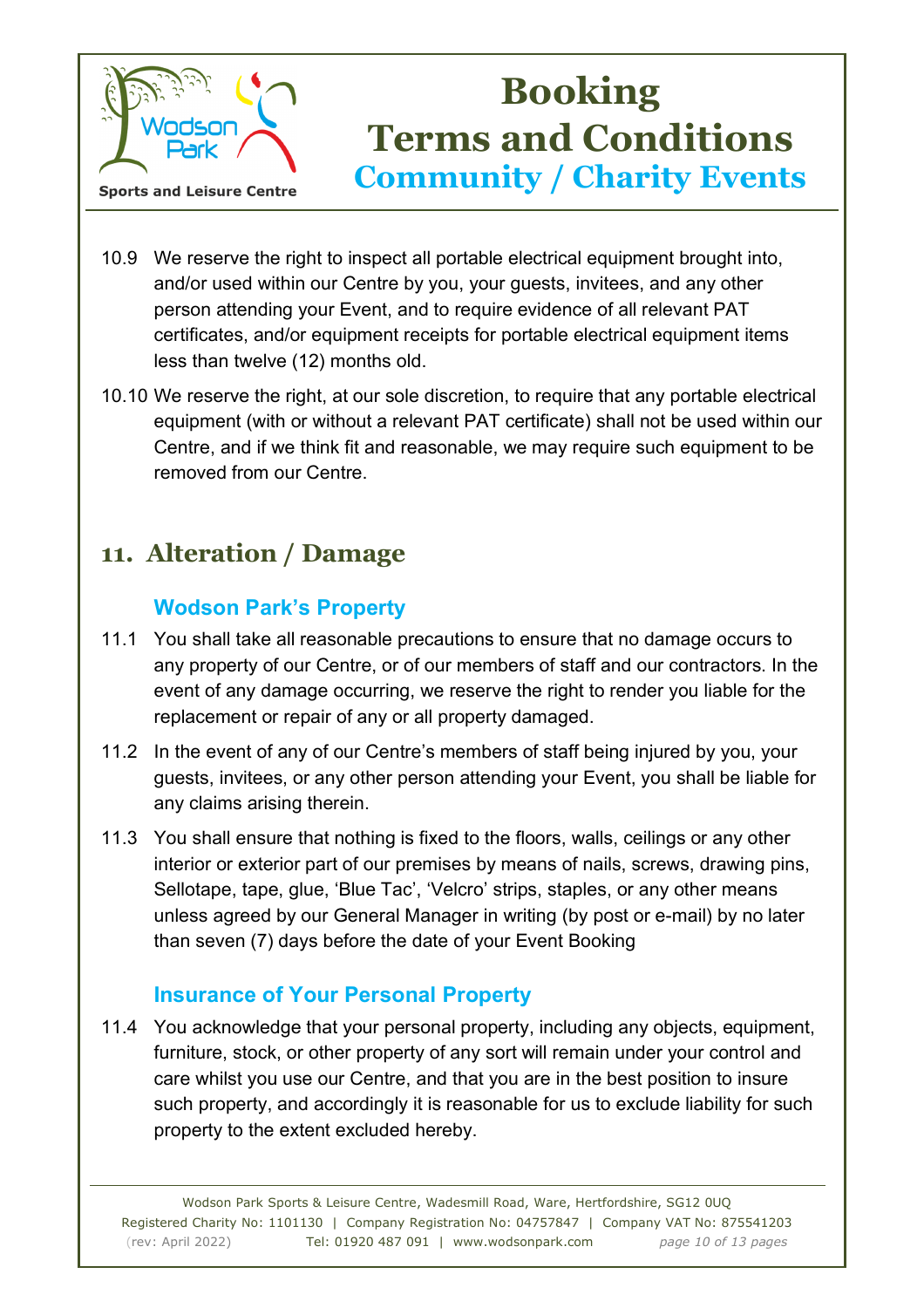

## **12. Conduct**

### **Your Responsibilities**

- 12.1 You, your guests, invitees, and any other person attending your Event must refrain from any behaviour that would bring Wodson Park into disrepute or cause discomfort / risk to others. You shall ensure that your Event is conducted in an orderly fashion without causing a nuisance, and in full compliance with our Centre's directives and requirements, and with all applicable laws, ordinances, and regulations.
- 12.2 At the end of your Community / Charity Event, you must ensure that the Location is left clean, and clear of tables and chairs.

### **Our Rights to Exclude or Eject Persons**

12.3 We reserve the right to exclude or eject, as we think fit and reasonable, any persons from our Centre whom we consider objectionable (including any persons engaged by you to provide entertainment, or perform any other duties at your Event) and you will be liable for any liability.

## **13. Waste Disposal**

### **Waste Hierarchy: Reduce, Reuse, Recycle**

- 13.1 The Environmental Protection Act 1990 as amended, places a legal 'Duty of Care' upon Wodson Park to ensure that:
	- a) all of our waste is stored responsibly; and
	- b) all of our waste is transported and disposed of legally we are required to maintain records of all of our waste movements to prove that our waste disposal arrangements comply with all relevant legislation.
- 13.2 You agree to comply with, and ensure that you, your guests, invitees, and any other person attending your Event comply with our recycling and waste disposal policy. This includes, but is not limited to segregating all dry recyclable materials, and placing all the waste generated by your Event within appropriate 'recycle' and waste bins within our Centre.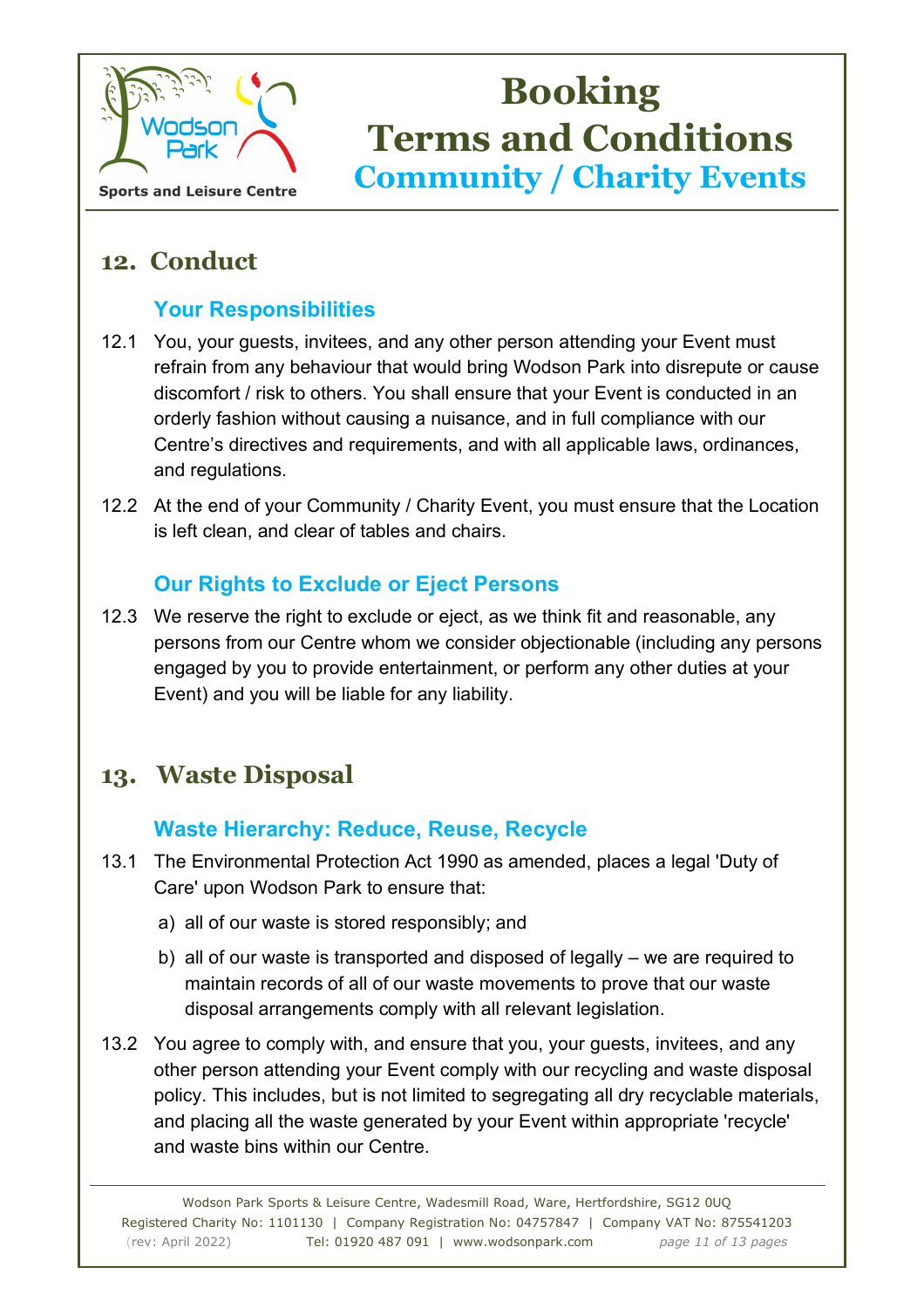

#### **Hazardous Waste**

13.3 You shall not dispose of any hazardous waste (as defined within the 'List of Wastes (England) Regulations 2005, as amended) within our Centre without prior written consent (via post or email) from our General Manager. For the purposes of these Conditions, Hazardous Waste specifically includes, but is not limited to:

Liquid waste; Paints and Solvents; Batteries; Fuel; Aerosols; Food waste; Electrical and Electronic items; Animal Excrement; Clothing & Footwear; Caustic Cleaning materials; and Clinical waste.

- 13.4 You shall advise our General Manager in writing (by post or e-mail) by no later than seven (7) days before the date of your Event Booking if you require the provision of specialised, specifically-managed, waste containers for all Hazardous Waste (clause 13.3 above) that may be generated by your Event.
- 13.5 You shall reimburse us for all costs associated with the provision of all specialised, specifically-managed, Hazardous Waste containers that may be required to accommodate all Hazardous Waste that may be generated by your Event, including the cost of all required Waste Transfer Notes.
- 13.6 If you, your guests, invitees, and any other person attending your Event fail to comply with our recycling and waste disposal policy, you will be liable for all costs incurred by us arising from your mis-management of your Event's waste disposal within our Centre.

## **14. CCTV**

14.1 Wodson Park operates a CCTV system for the security and safety of our Centre's staff, visitors, buildings, outdoor sports facilities, and car parks.

## **15. Performing Rights**

15.1 We have a Licence from the Performing Rights Society Limited that authorises live public performances of the music of our members. You shall not cause Wodson Park to be in breach of our licence.